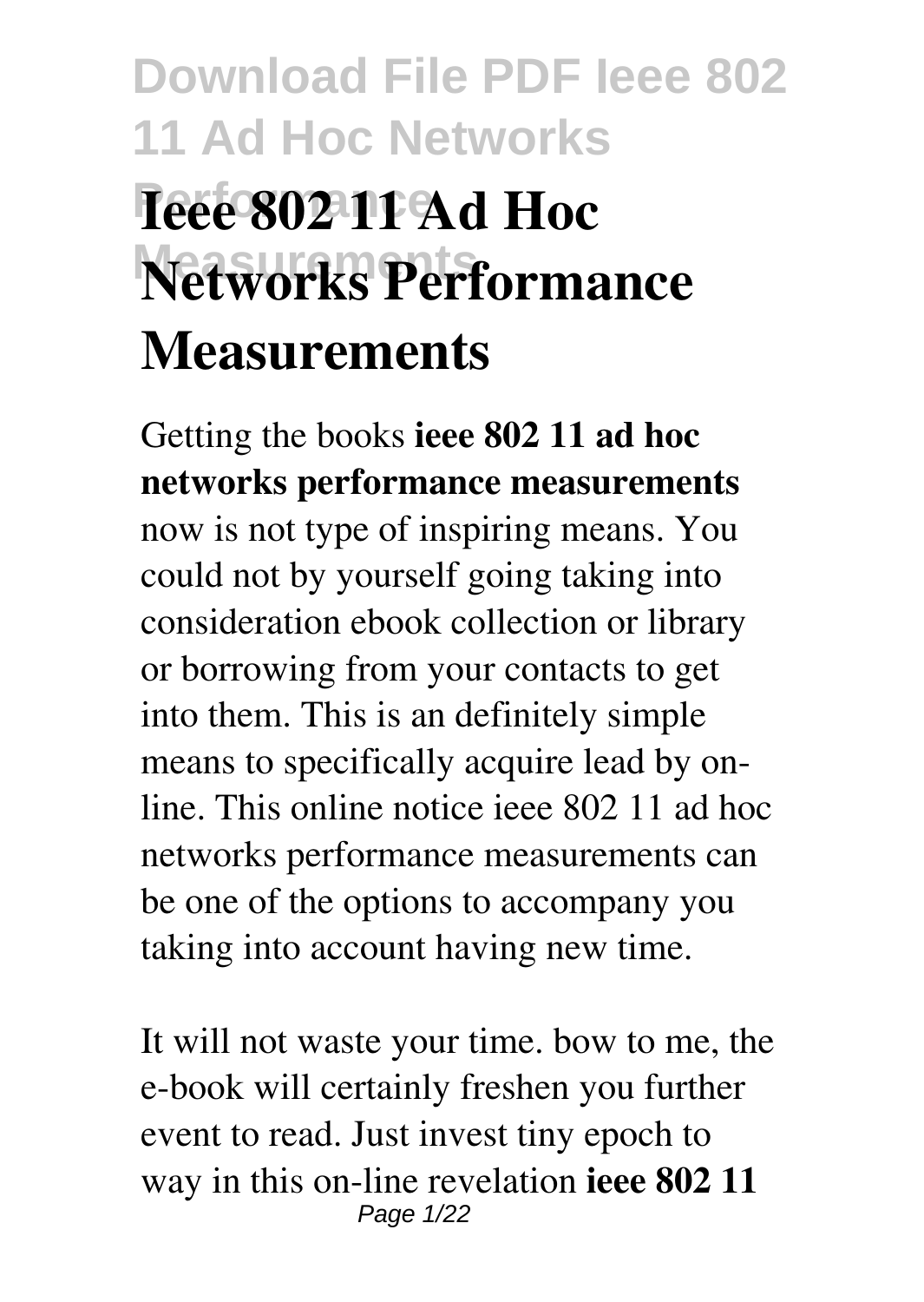**Performance ad hoc networks performance Measurements measurements** as capably as evaluation them wherever you are now.

*IEEE 802.11 Distribution System*

Wireless LAN two modes: Ad Hoc vs Infrastructure

IEEE 802.11 Wireless Fidelity (Wi-Fi) ? MCQ in Wireless LAN | Forouzan 2013 IEEE 802 11ad Tutorial by Agilent Part 1 of 6 **WiFi 802.11 ( IEEE 802.11) Architecture** IEEE 802.11 Wi-Fi Frame Format IEEE 802.11 WIRELESS LAN ARCHITECTURE Performance Evaluation on Ad-Hoc Network of IEEE802.11 with Considering Multi-Rate and.. IEEE 802.11 Wireless LAN (WLAN) Part 1 - Fundamental Concepts **IEEE 802.15.1 Bluetooth** *Simulating beaconing in an IEEE 802.11p Vehicular Ad hoc Network.* **What is 802.11ax Wi-Fi?** *Explained: WiFi 802.11 a/b/g/n/ac* Page 2/22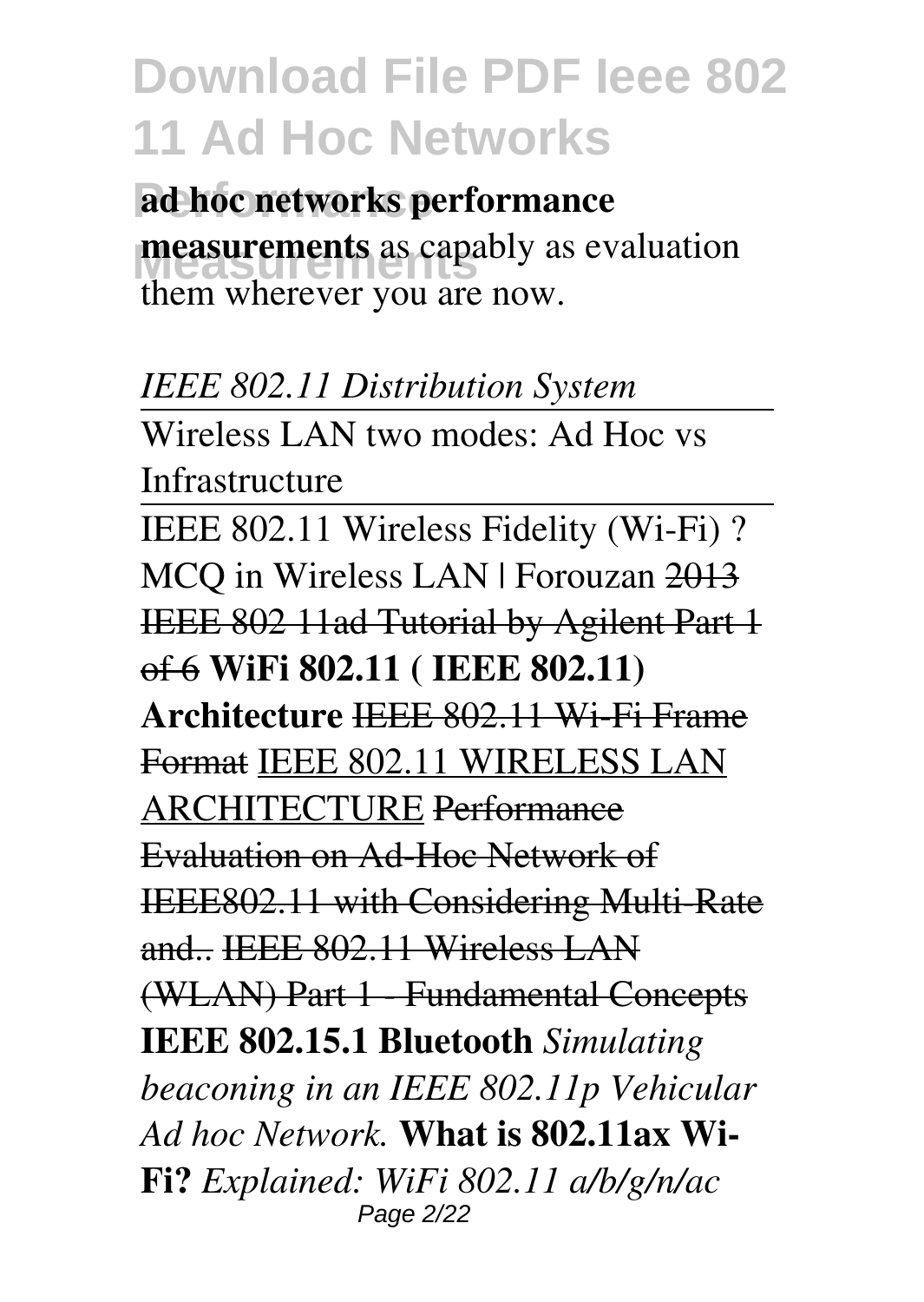**Performance** *ieee 802/wireless network technologies/W* **Measurements** *daybyday/wireless local area network. PAN/WLAN/WIMAX/smarter Vehicle Ad Hoc Networks 5G cellular networks: 6 new technologies How to set up an AdHoc WiFi network in Windows 10 \u0026 8 | #adhoc #ad-hoc* 802.11 Frame Analysis *IEEE 802.11 Physical Layer or WLAN physical layers comparison - Day 14*

ieee 802 introduction / wireless network technology/smarter daybyday IEEE Standards Association - Overview **Vehicular Wireless Networks: Part 1** IEEE 802.11 **IEEE 802 11 WLAN by Sumangala Biradar Wifi IEEE 802.11 for GATE CSE | Digital Data Communications Networks | Computer Networks lecture**

Multihop Cluster Based IEEE 802 11p and LTE Hybrid Architecture for VANET Safety Message Disseminati mac protocol Page 3/22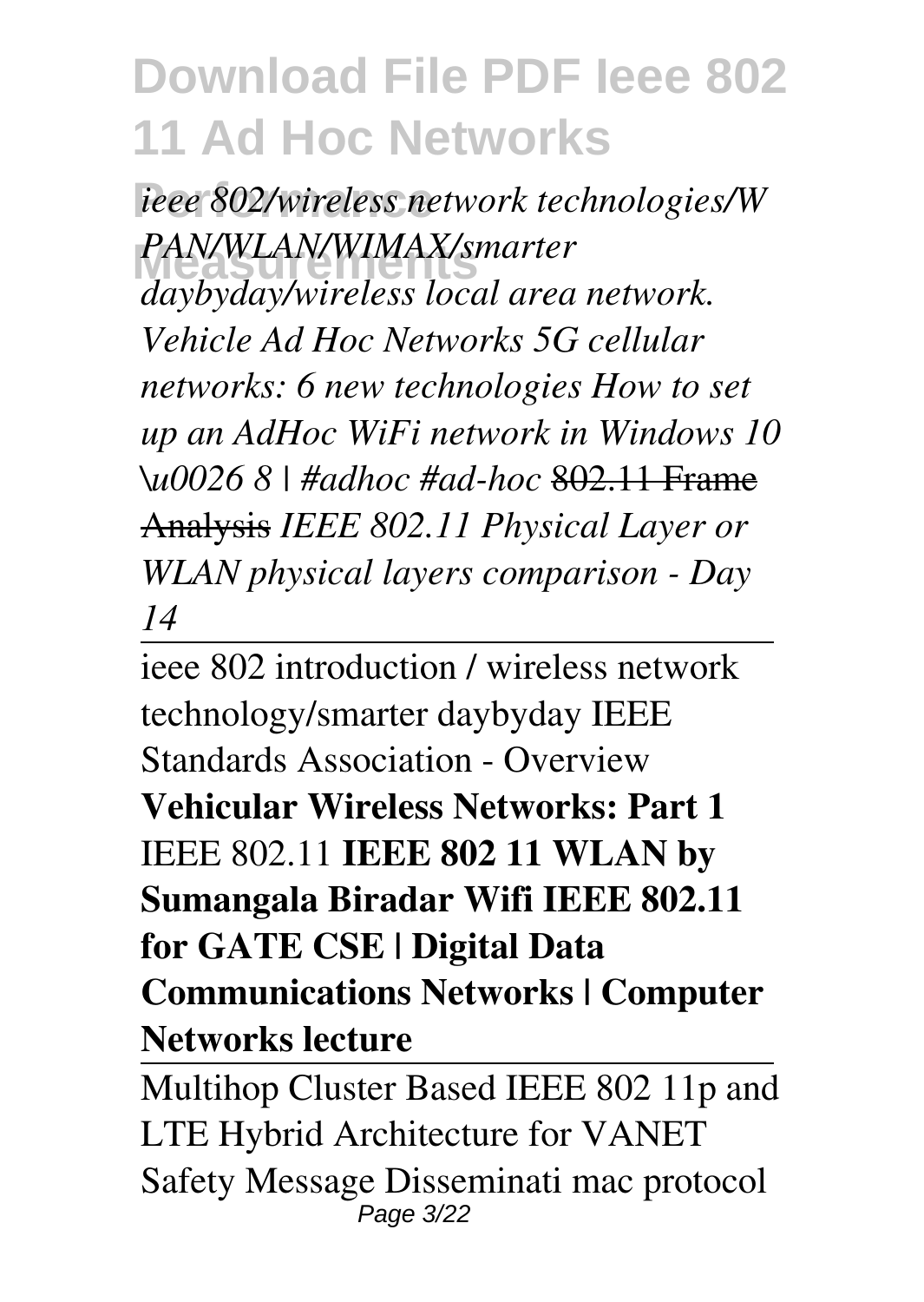in ad hoc network  $\pm$ adhoc Networks | Lec -**Measurements** 5 | bhanupriya IEEE 802.11- Wireless LANs- Computer Communication Networks CSE 574-14-05: Introduction to IEEE 802.11 Wireless LANs Ieee 802 11 Ad Hoc

IEEE 802.11-20/1767r2. Submissionpage 2Tianyu Wu (Apple) IEEE P802.11Wireless LANs. Minutes 802.11 be PHY ad hoc Telephone Conferences, Nov 2020 - Jan 2021. Date: 2020-11-16. Author(s): Name. Affiliation. Address. Phone. email. Tianyu Wu. Apple. tianyu@apple.com. Abstract. This document contains the PHY ad hoc meeting minutes for TGbe ...

#### doc.: IEEE 802.11-19/2133r0

March, 2020 doc.: IEEE 802.11-20/0467r05 IEEE P802.11 Wireless LANs Minutes for TGbe MAC Ad-Hoc teleconferences in Sept 2020 Page 4/22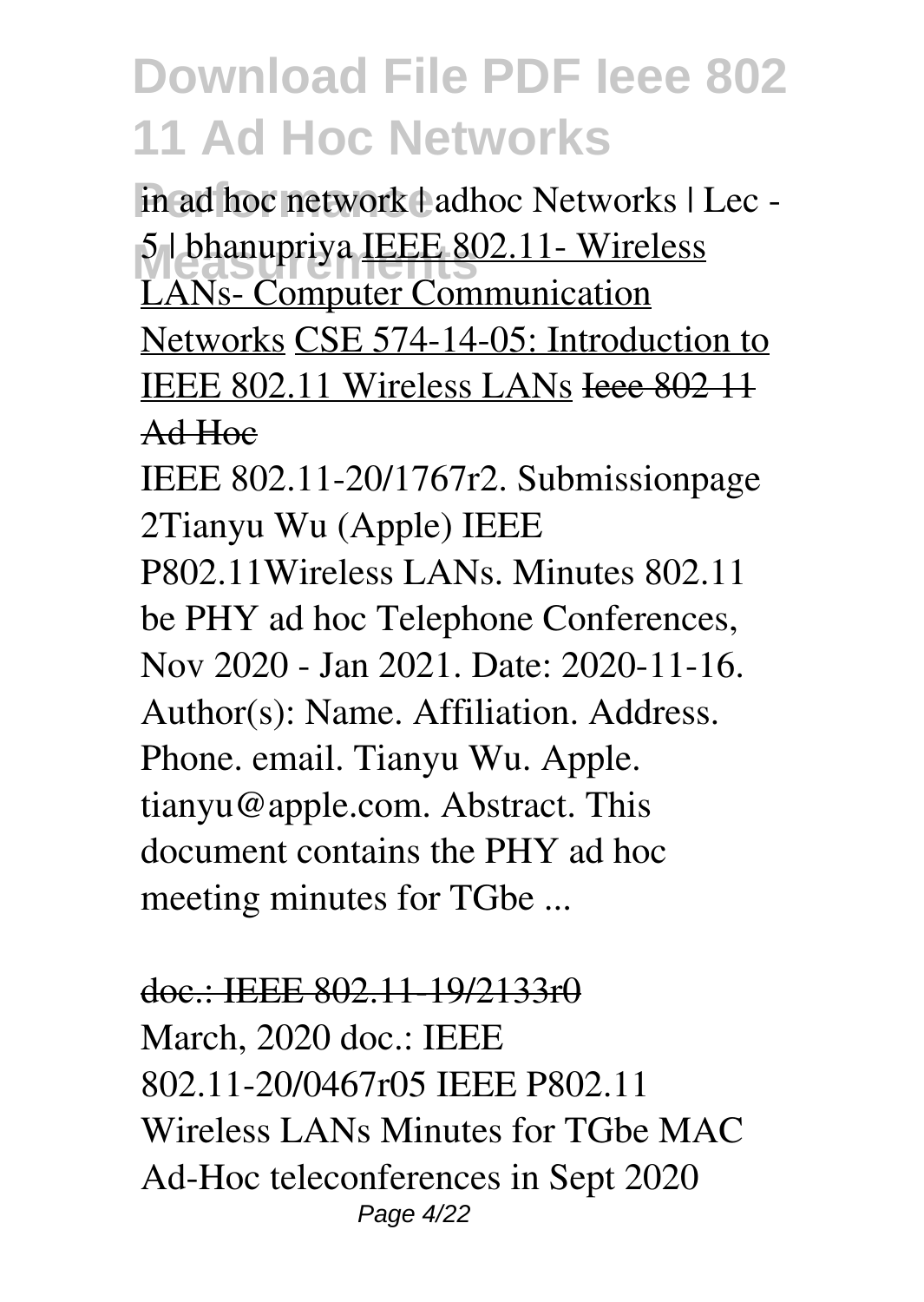Date: 2020-09-16 Author(s): Name **Measurements** Chu NXP Jeongki Kim LG Electronics Affiliation Address Phone email Liwen Submission page 1 Liwen Chu, NXP Abstract This document contains the meeting minutes for the TGbe MAC ad hoc teleconferences held in Sept 2020.

## 11-20-1518-05-00be-minutes-for-tgbemac-ad-hoc ...

IEEE 802.11s is Wireless LAN standard and an IEEE 802.11 amendment for mesh networking, defining how wireless devices can interconnect to create a WLAN mesh network, which may be used for relatively fixed (not mobile) topologies and wireless ad hoc networks.The IEEE 802.11s working group draws upon volunteers from university and industry to provide specifications and possible design solutions ...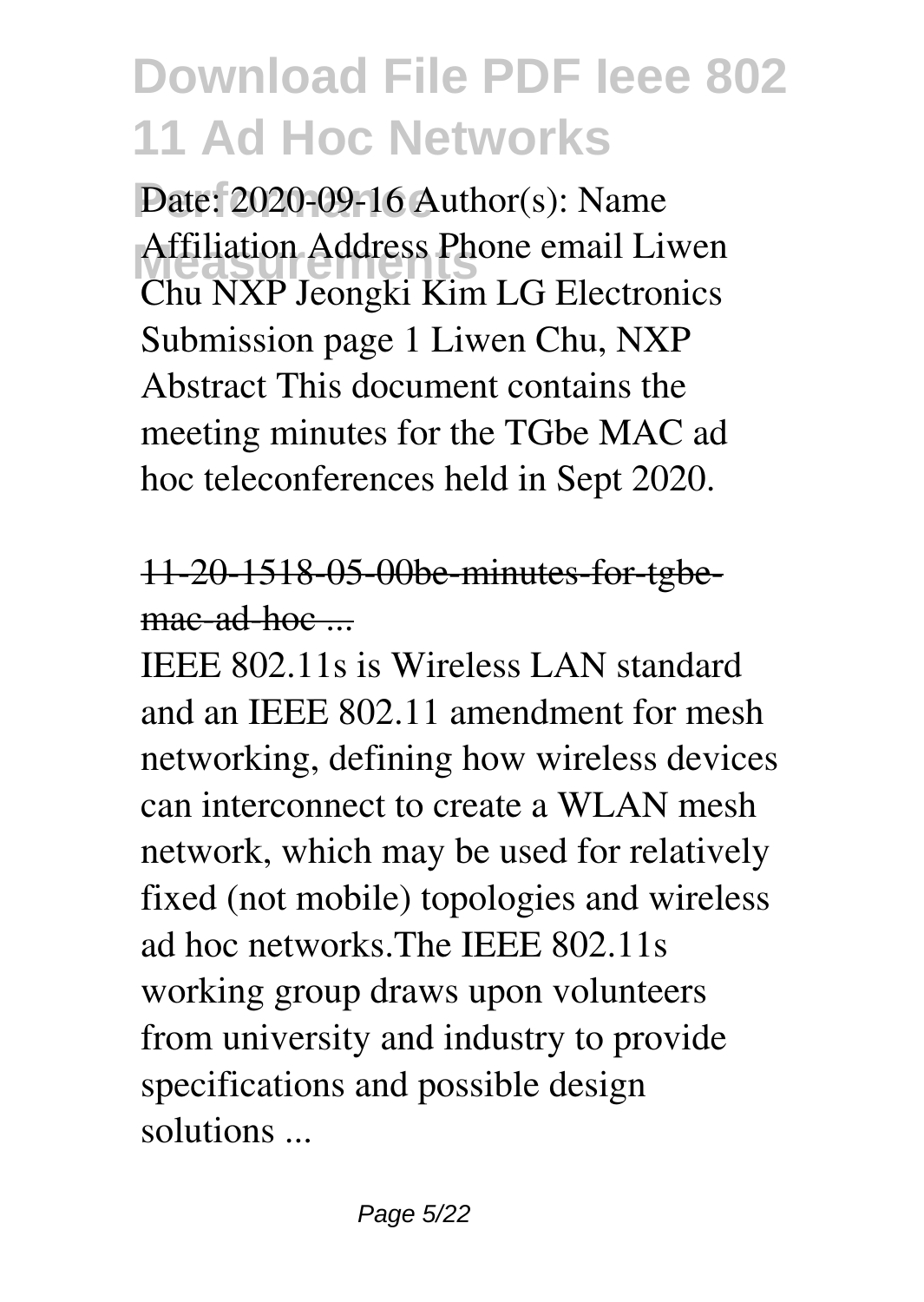**IEEE 802.11s - Wikipedia** IEEE 802.11-20/1765r5. Submissionpage 25Jeongki Kim, LG Electronics. IEEE P802.11 Wireless LANs. ... LG Electronics. Liwen Chu. NXP. Abstract. This document contains the meeting minutes for the TGbe MAC ad hoc teleconferences held in November 2020 and January 2021. Revisions: Rev0: Added the minute from the telephone conference held on November ...

### doc.: IEEE 802.11-19/1079r19

From: Sigurd Schelstraete Sent: Tuesday, December 15, 2020 10:31 AM To: STDS-802-11-TGBE@xxxxxxxxxxxxxxxxx Subject: TGbe PHY ad-hoc

### Re: [STDS-802-11-TGBE] TGbe PHY adhoe

Next by Date: [STDS-802-11-TGAC] IEEE 802.11ac telecon 20121213 Page 6/22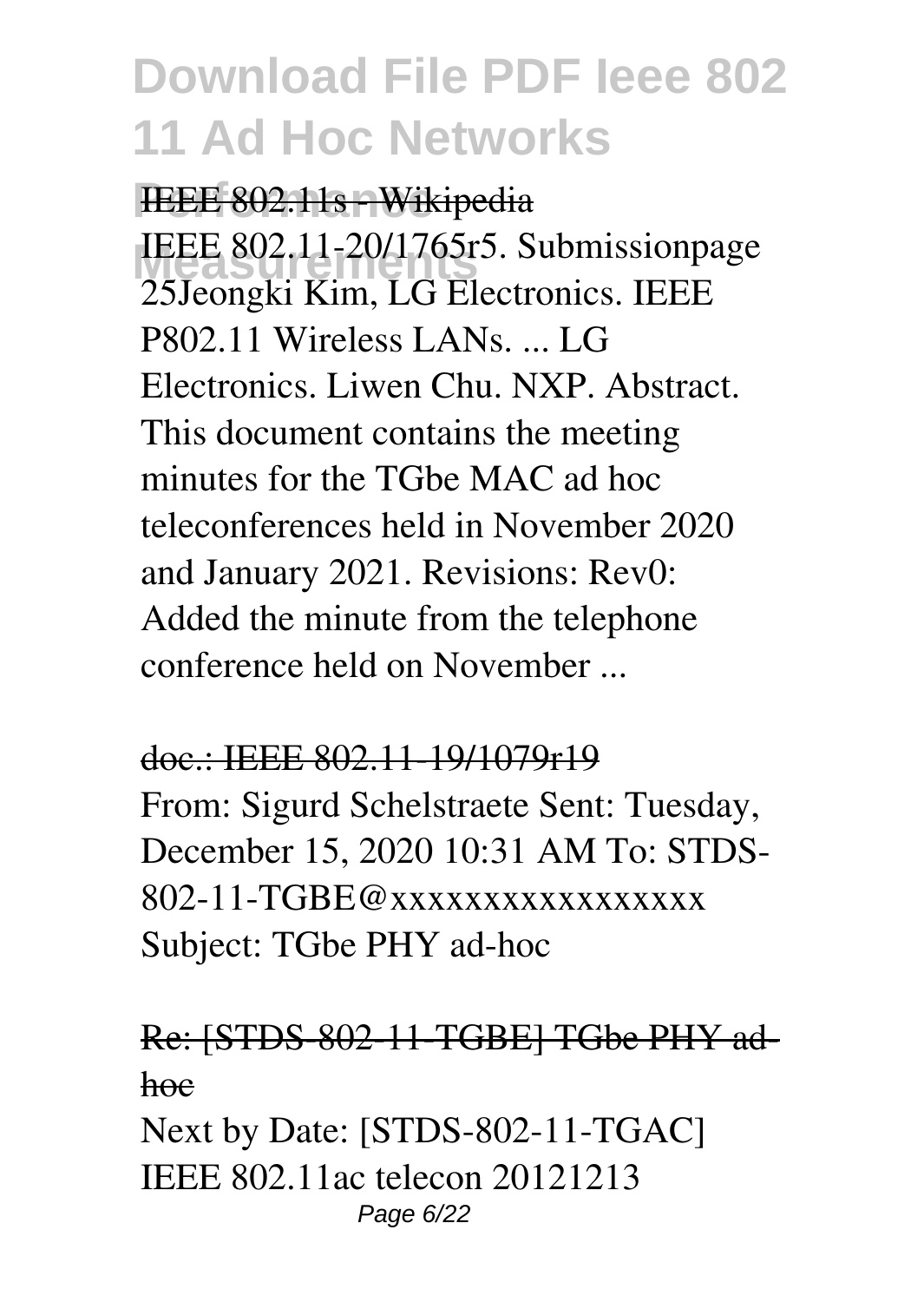(Minutes) Previous by thread: **Measurements** [STDS-802-11-TGAC] 12-1438r1 on the Mentor server Next by thread: [STDS-802-11-TGAC] IEEE 802.11ac telecon 20121220

## [STDS-802-11-TGAC] TGac Ad Hoc Meeting

802.11-19/651r1, CR on Sync Field Comments, Steve Shellhammer . Regards, Steve . From: \*\*\* 802.11 TGba - WUR-Wake-up Radio Operation \*\*\* <STDS-80  $2-11-TGBA@xxxxxxxxxxxxxxxxx2$ Behalf Of Minyoung Park Sent: Thursday, April 11, 2019 10:57 PM To: STDS-802-1 1-TGBA@xxxxxxxxxxxxxxxxx Subject: [STDS-802-11-TGBA] TGba ad-hoc meeting (4/17-18): call ...

Re: [STDS-802-11-TGBA] TGba ad-hoc meeting (4/17-18): call ... The 11be PHY ad-hoc has completed its Page 7/22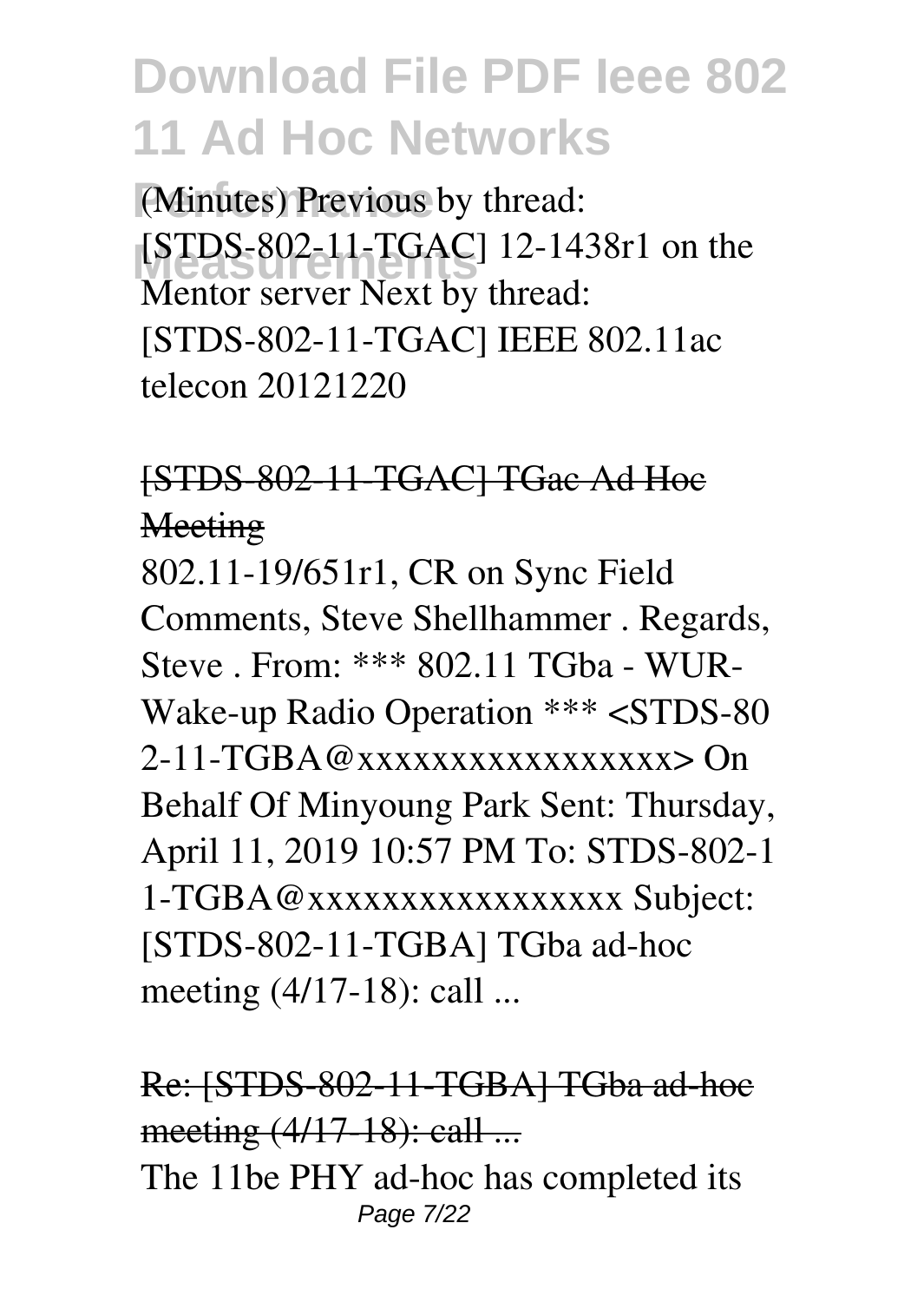agenda. Please respond to this message if you'd like to add a submission to the agenda. If fewer than three submissions are on the agenda, Thursday's 11be PHY ad-hoc call will be cancelled. Please send any requests before the start of the 11be joint call on Wednesday 12/9 at 9 AM EST. Thanks, Sigurd

[STDS-802-11-TGBE] 11be PHY ad-hoc  $To: STDS-802-11-TGBA@xxxxxxxxxxx$ xxxxx; Subject: Re:

[STDS-802-11-TGBA] TGba ad-hoc meeting (4/17-18): call for submissions; From: Steve Shellhammer <sshellha@xxxxxxxxxxxxxxxx>; Date: Wed, 17 Apr 2019 02:42:51 +0000

Re: [STDS-802-11-TGBA] TGba ad-hoc meeting (4/17-18): call ... IEEE 802.3 NEA Ethernet BWA Ad Hoc Calls. All ad hoc teleconference Page 8/22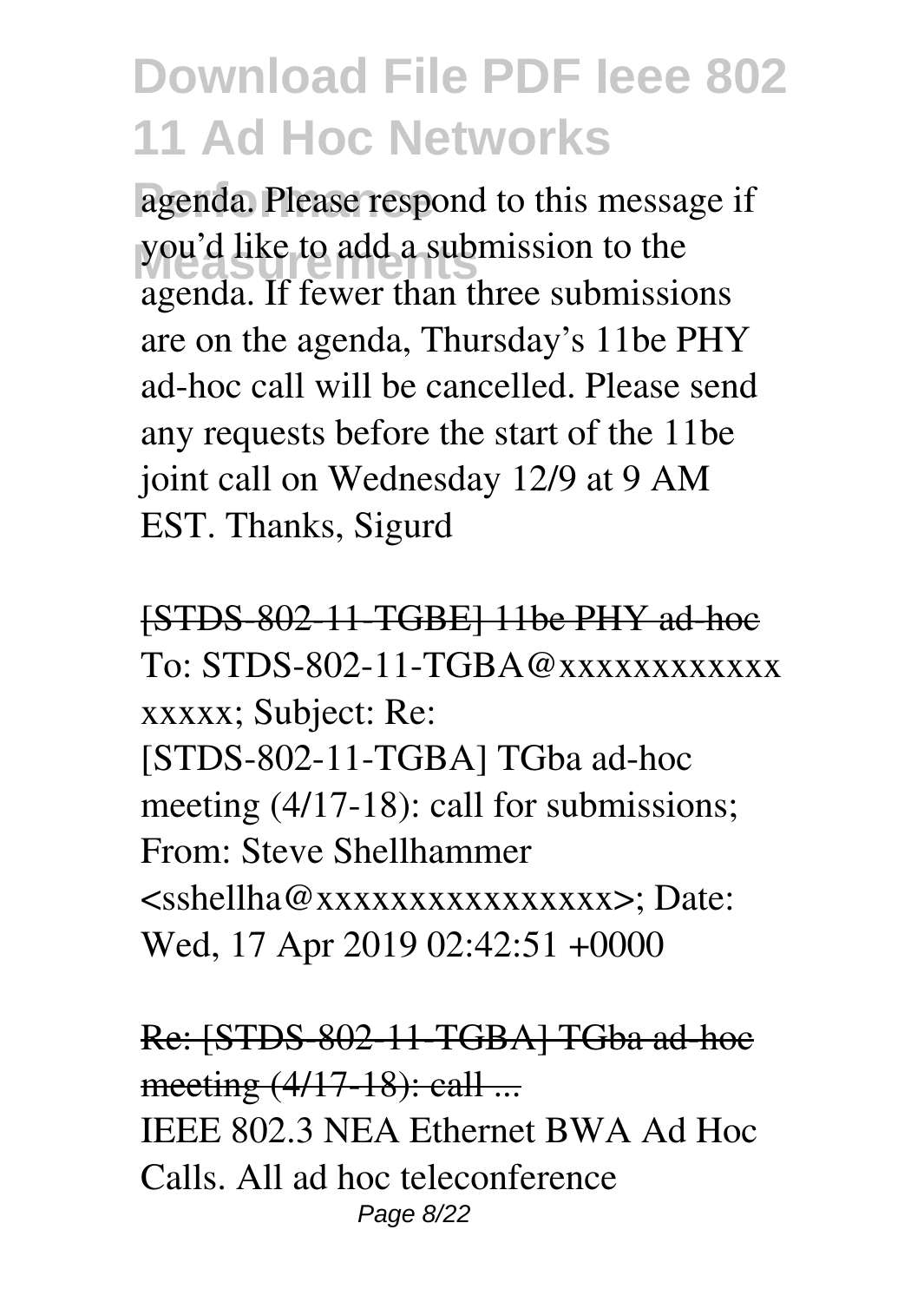participants should review the following documents prior to participation in an ad hoc teleconference:

### 802.3 NEA Ad Hoc Calls grouper.ieee.org

Power-saving protocols for IEEE 802.11-based multi-hop ad hoc networks Abstract: Power-saving is a critical issue for almost all kinds of portable devices. In this paper, we consider the design of power-saving protocols for mobile ad hoc networks (MANETs) that allow mobile hosts to switch to a low-power sleep mode.

## Power-saving protocols for IEEE 802.11-based multi-hop ad ... In IEEE 802.11, a network without an AP is called ut of Select one: Da, an infrastructure network estion b. None of them c. an ad hoc architecture Sus page Page 9/22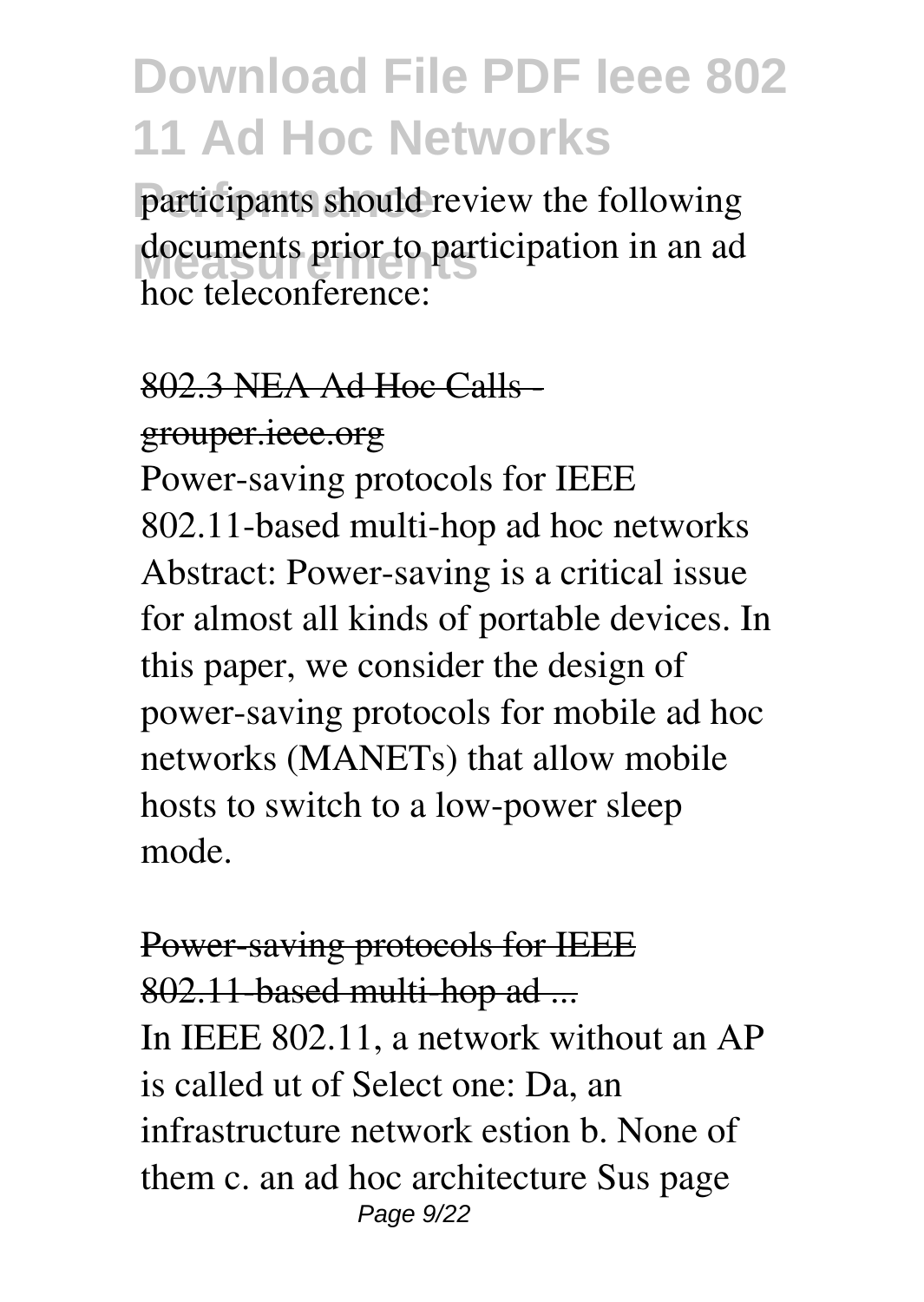# **Download File PDF Ieee 802 11 Ad Hoc Networks Performance**

**Measurements** Solved: In IEEE 802.11, A Network Without  $\overline{AP}$  Is Called ...

IEEE 802.11 is part of the IEEE 802 set of local area network (LAN) protocols, and specifies the set of media access control (MAC) and physical layer (PHY) protocols for implementing wireless local area network (WLAN) Wi-Fi computer communication in various frequencies, including but not limited to 2.4 GHz, 5 GHz, 6 GHz, and 60 GHz frequency bands.

### IEEE 802.11 - Wikipedia

IEEE 802.11-20/1518r5. Submissionpage 21Liwen Chu, NXP. IEEE P802.11Wireless LANs. Minutes for TGbe MAC Ad-Hoc teleconferences in Sept 2020. Date: 2020-09-16. Author(s): Name. Affiliation. Address. Phone. email. Liwen Chu. NXP. Jeongki Kim. LG Electronics. Page 10/22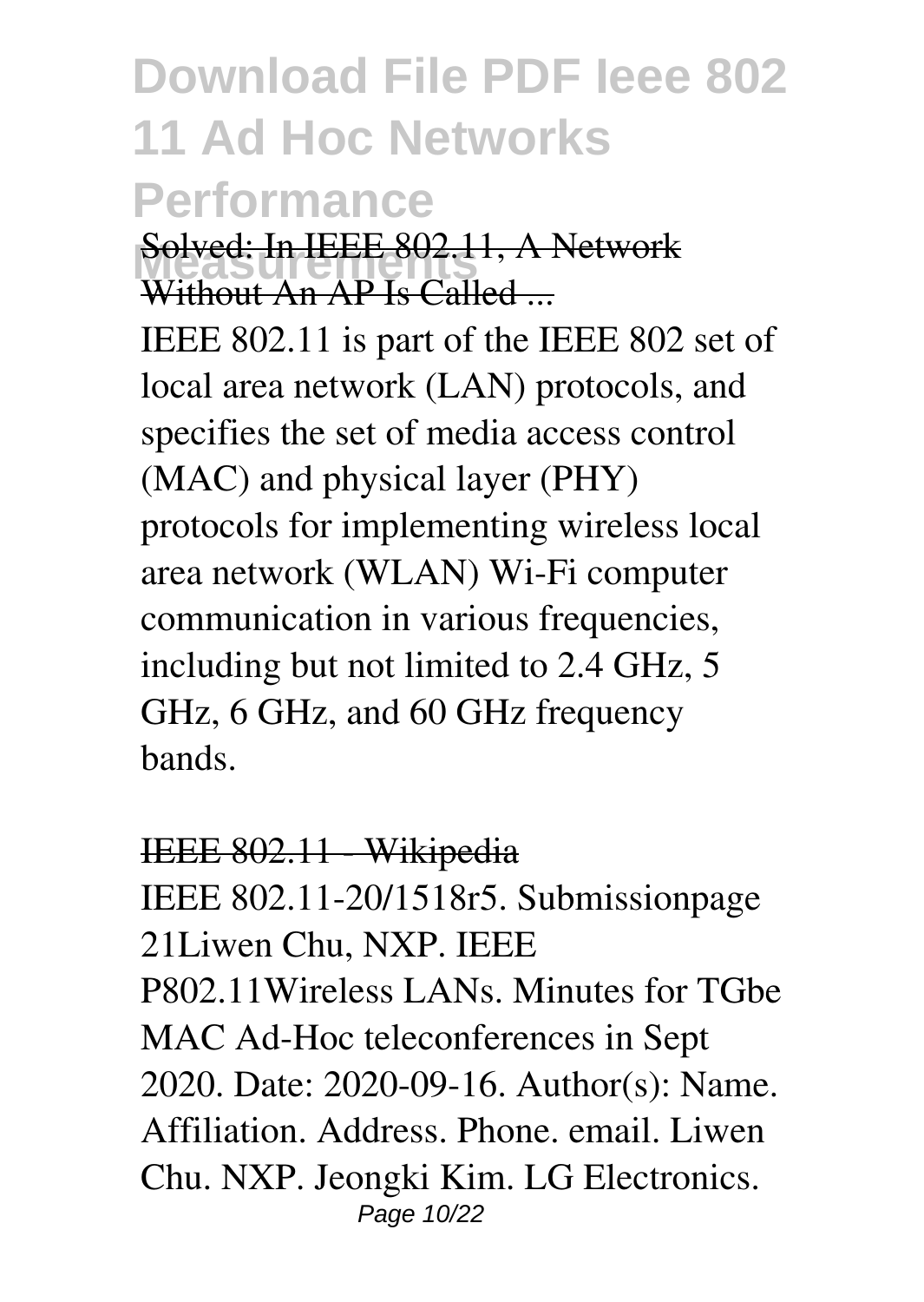Abstract. This document contains the **Measurements** meeting minutes for the TGbe MAC ad hoc ...

doc.: IEEE 802.11-20/0467r0 IEEE 802.11-20/1765r3. Submissionpage 14Jeongki Kim, LG Electronics. IEEE P802.11 Wireless LANs. ... LG Electronics. Liwen Chu. NXP. Abstract. This document contains the meeting minutes for the TGbe MAC ad hoc teleconferences held in November 2020 and January 2021. Revisions: Rev0: Added the minute from the telephone conference held on November ...

#### doc.: IEEE 802.11-19/1079r19

IEEE Xplore, delivering full text access to the world's highest quality technical literature in engineering and technology. IEEE Xplore How effective is the IEEE 802.11 RTS/CTS handshake in ad hoc Page 11/22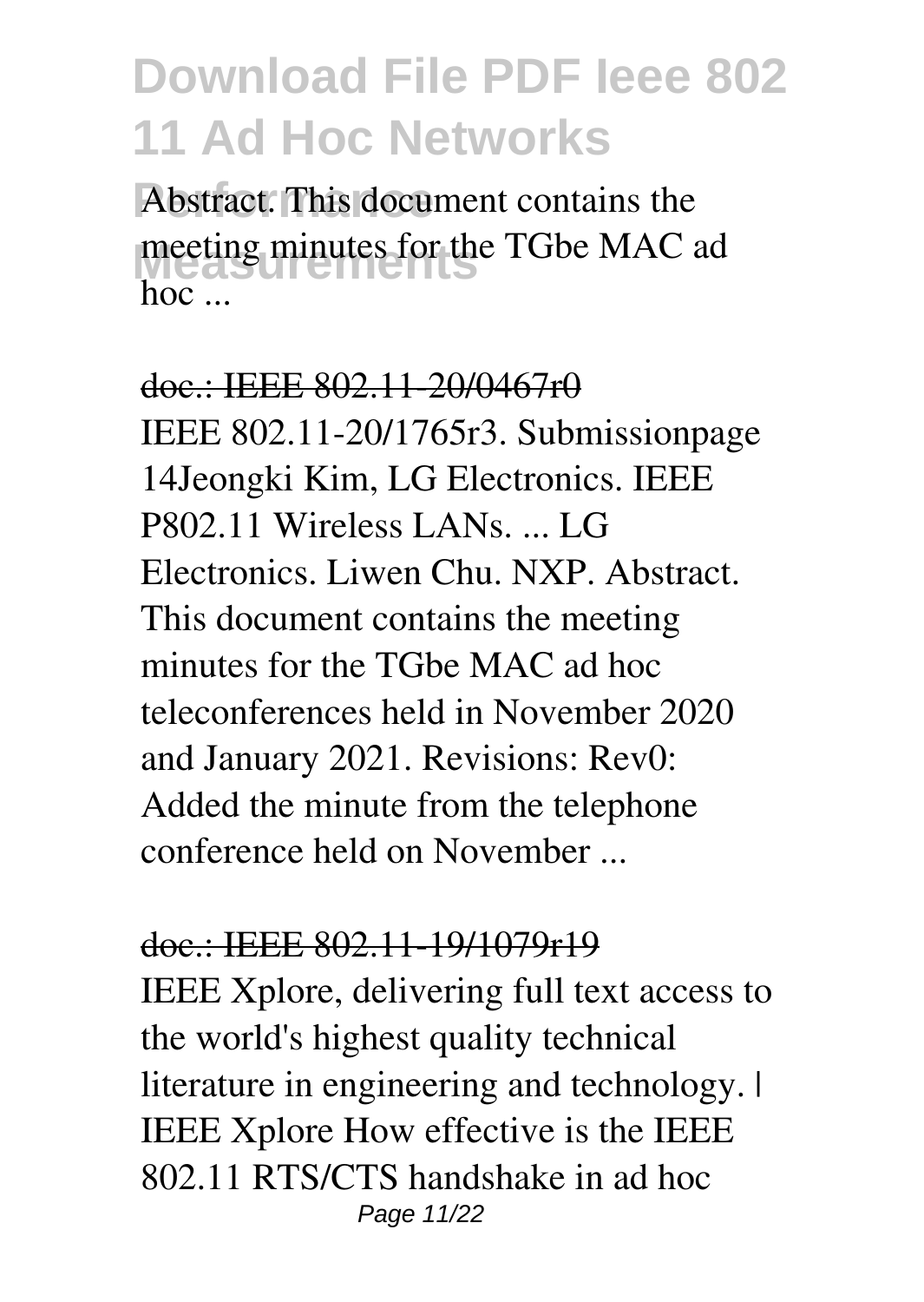networks - IEEE Conference Publication

# **Measurements** How effective is the IEEE 802.11 RTS/CTS handshake in ad-

Ad-hoc mode is also known as "peer-topeer" mode. Ad-hoc networks don't require a centralized access point. Instead, devices on the wireless network connect directly to each other. If you set up the two laptops in ad-hoc wireless mode, they'd connect directly to each other without the need for a centralized access point.

What's the Difference Between Ad-Hoc and Infrastructure ...

The next (General) IEEE P802.3ch Multigigabit Automotive Ethernet PHY Task Force ad hoc is: Wednesday 4 March 2020, 7AM Pacific Time – Webex – see private area for coordinates (for credentials, contact the chair).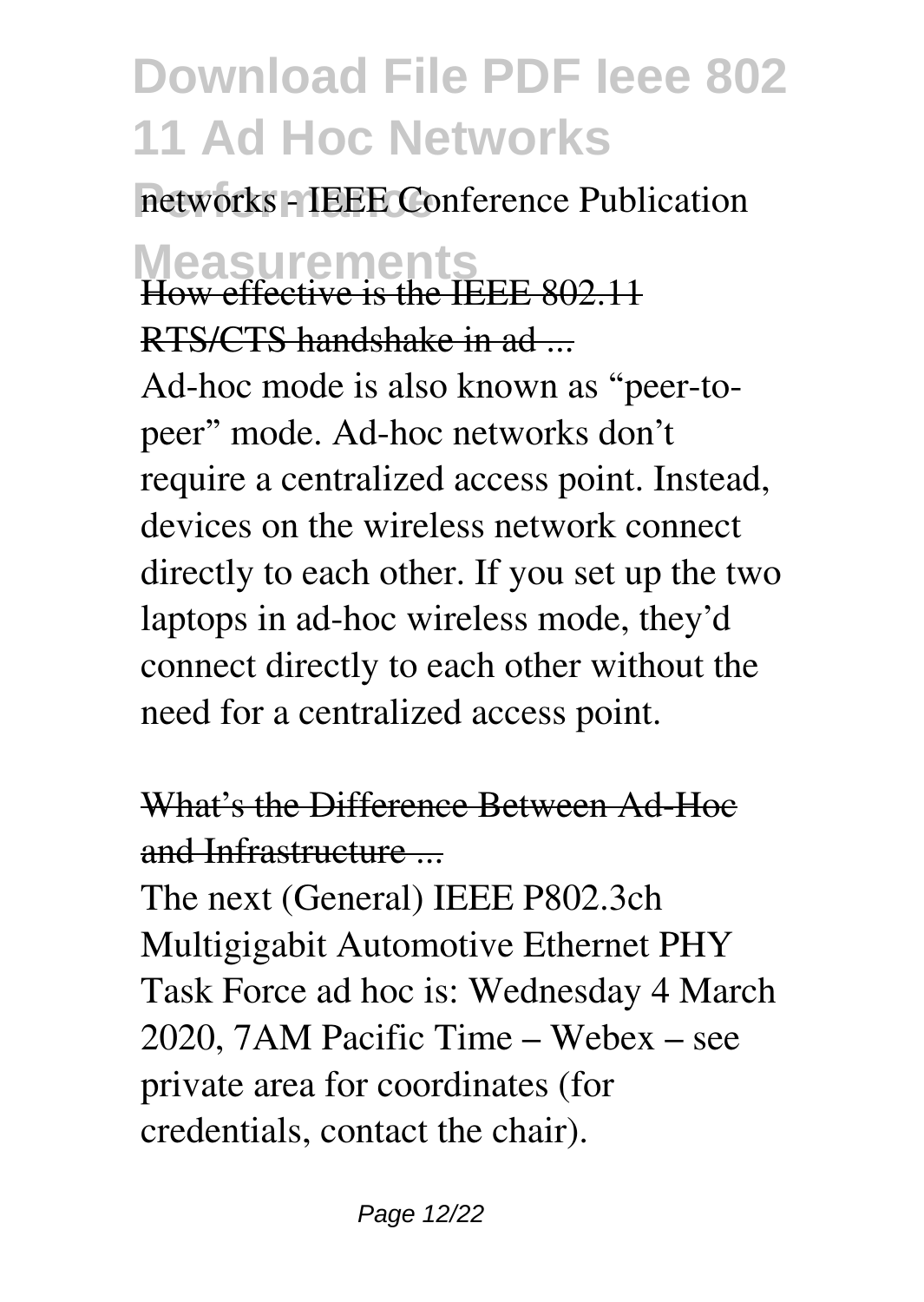**Download File PDF Ieee 802 11 Ad Hoc Networks Performance Measurements**

The 7th International Conference on Information Technology (CIT 2004) was held in Hyderabad, India, during December 20–23, 2004. The CIT 2004 was a forum where researchers from various areas of information technology and its applications could stimulate and exchange ideas on technological advancements. CIT, organizedby the Orissa InformationTechnologySociety (OITS), has emerged as one of the major international conferences in India and is fast becoming the premier forum for the presentation of the latest research and development in the critical area of information technology. The last six Page 13/22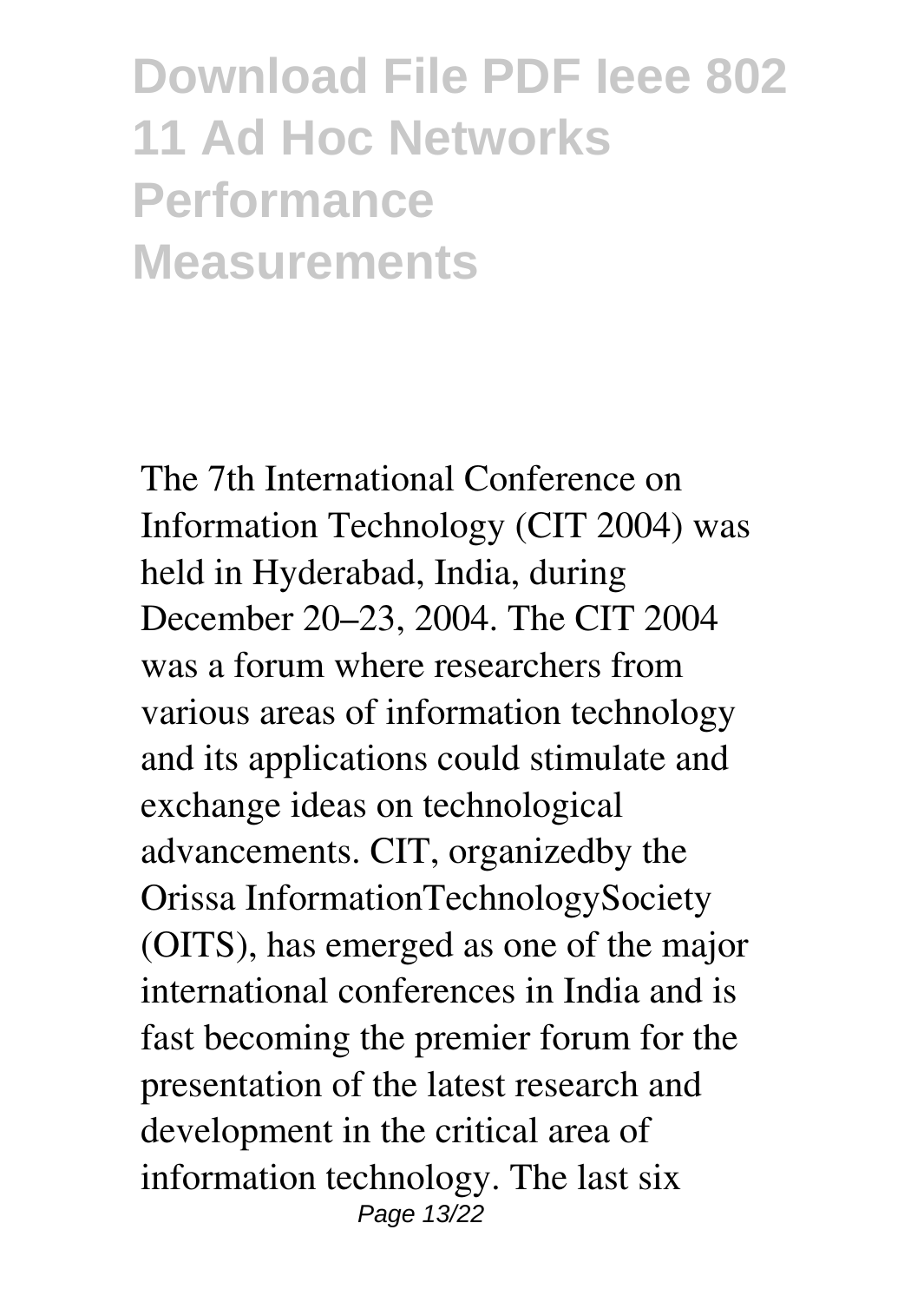conferences attracted reputed researchers from around the world, and CIT 2004 took this trend forward. This conference focused on the latest research ?ndings on all topics in the area of information technology. Although the natural focus was on computer science issues, research results contributed from management, business and other disciplines formed an integral part. We received more than 200 papers from over 27 countries in the areas of com- tational intelligence, neural networks, mobile and adhoc networks, security, databases,

softwareengineering,signal andimageproce ssing,andInternetandWWW-basedcputing. The programme committee, consisting of eminent researchers, academicians and practitioners, ?nally selected 43 full papers on the basis of reviewer grades. This proceedings contains the research papers selected for Page 14/22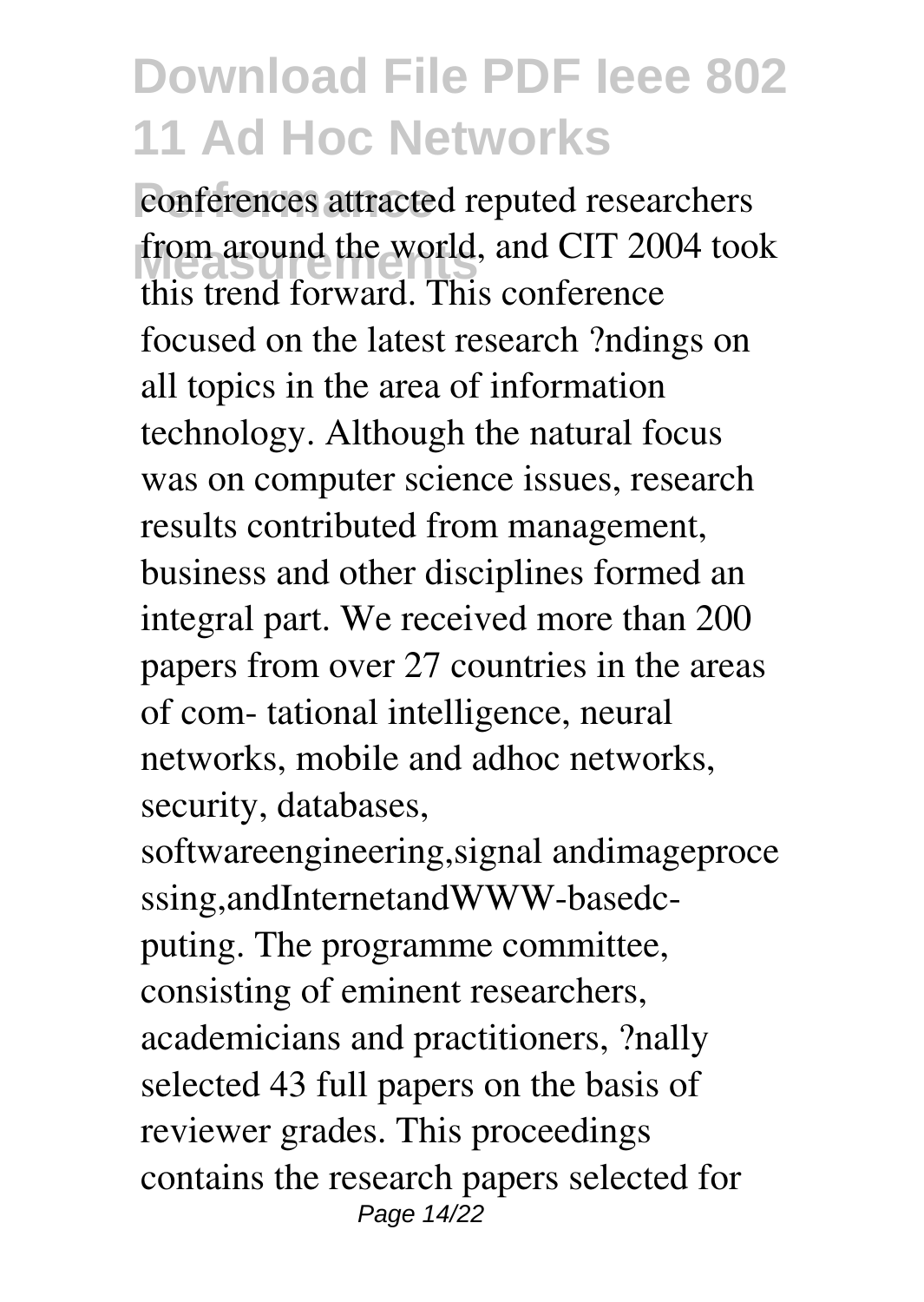presentation at the c- ference and this is the ?rst time that the proceedingshave been published in the Lecture Notes in Computer Science (LNCS) series. The poster papers are being printed as a separate conference proceedings.

This book constitutes the thoroughly refereed post-conference proceedings of the First International ICST Conference on Wireless Communications and Applications, ICWCA 2011, held in Sanya, China, in August 2011. The 43 revised full papers presented were carefully reviewed and selected from around 90 submissions and cover a wide range of topics as mobile ad hoc networks, sensor networks, network architectural design, network protocol design, local area networks, MAC, routing, and transport Page 15/22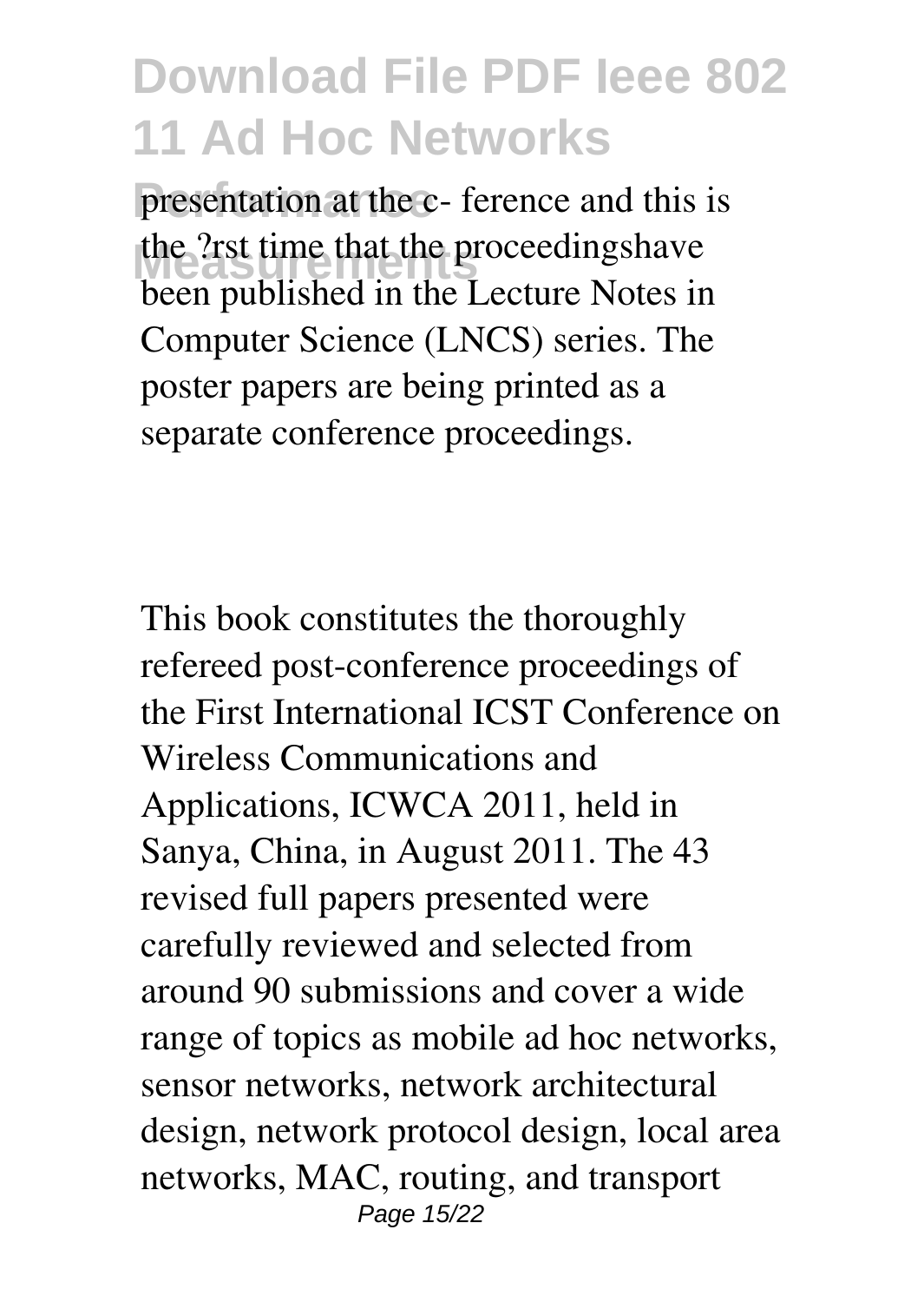protocols, quality of service provisioning, reliability and fault tolerance issues, resource allocation and management, signal processing, medical imaging, data aggregation techniques, security and privacy issues, wireless computing and applications for wireless network as smart grid, agriculture, health care, smart home, conditional monitoring, etc.

The 7th International Conference on Adhoc, Mobile and Wireless Networks (AdHoc-NOW 2008) was held at INRIA Sophia Antipolis - M´ editerran´ ee, on the French Riviera, during September 10–12,2008. The six previous conferences intheserieswereheldinMorelia(2007),Otta wa(2006),Cancun(2005),Vanc- ver (2004), Montreal (2003) and Toronto (2002). The purpose of this conference is to provide a Page 16/22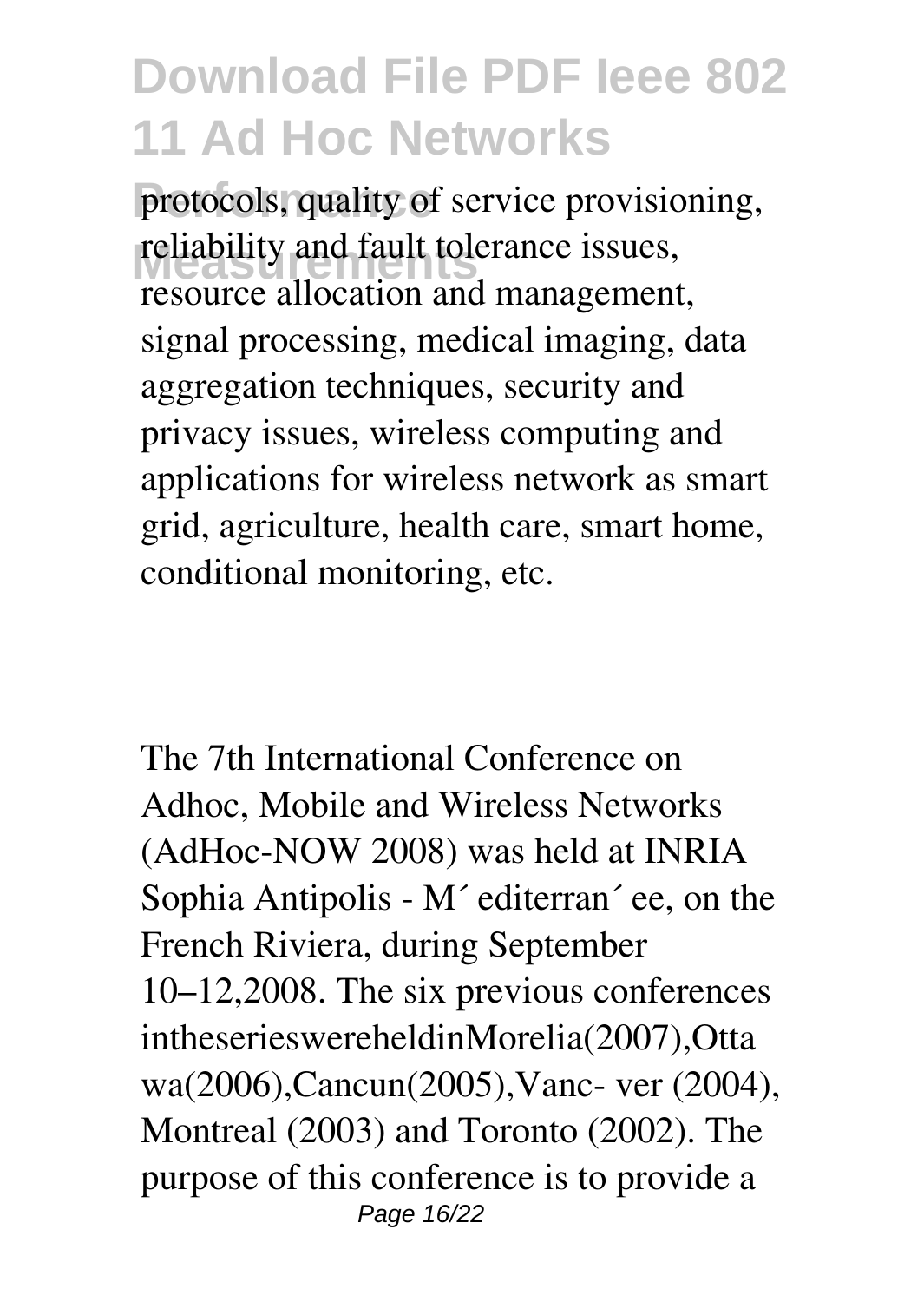forum for researchers from **Measurements** academia/industry and practitioners to meetandexchangeideas regardingrecentdev elopmentsintheareasofad-hoc wireless networks. AdHoc-NOW 2008 received 110 submissions submitted by authors form the following 33 countries: Algeria, Australia, Austria, Belgium, Brazil, Canada, China, the Czech Republic, Denmark, Finland, France, Germany, Greece, India, Iran, Israel, Italy, Japan, Luxembourg, Macedonia, Norway, Pakistan, Poland, Slovakia, South Africa, South Korea, Sri Lanka, Sudan, Switzerland, Taiwan, Tunisia, the UK and the USA. Each paper was assigned to three members of the Technical Program Committee (TPC). Based on the reviews, we decided to accept 39 submissions as regular papers, 24 of them with 25 minutes' oral presentation time, and 15 as poster presentations. All of the accepted Page 17/22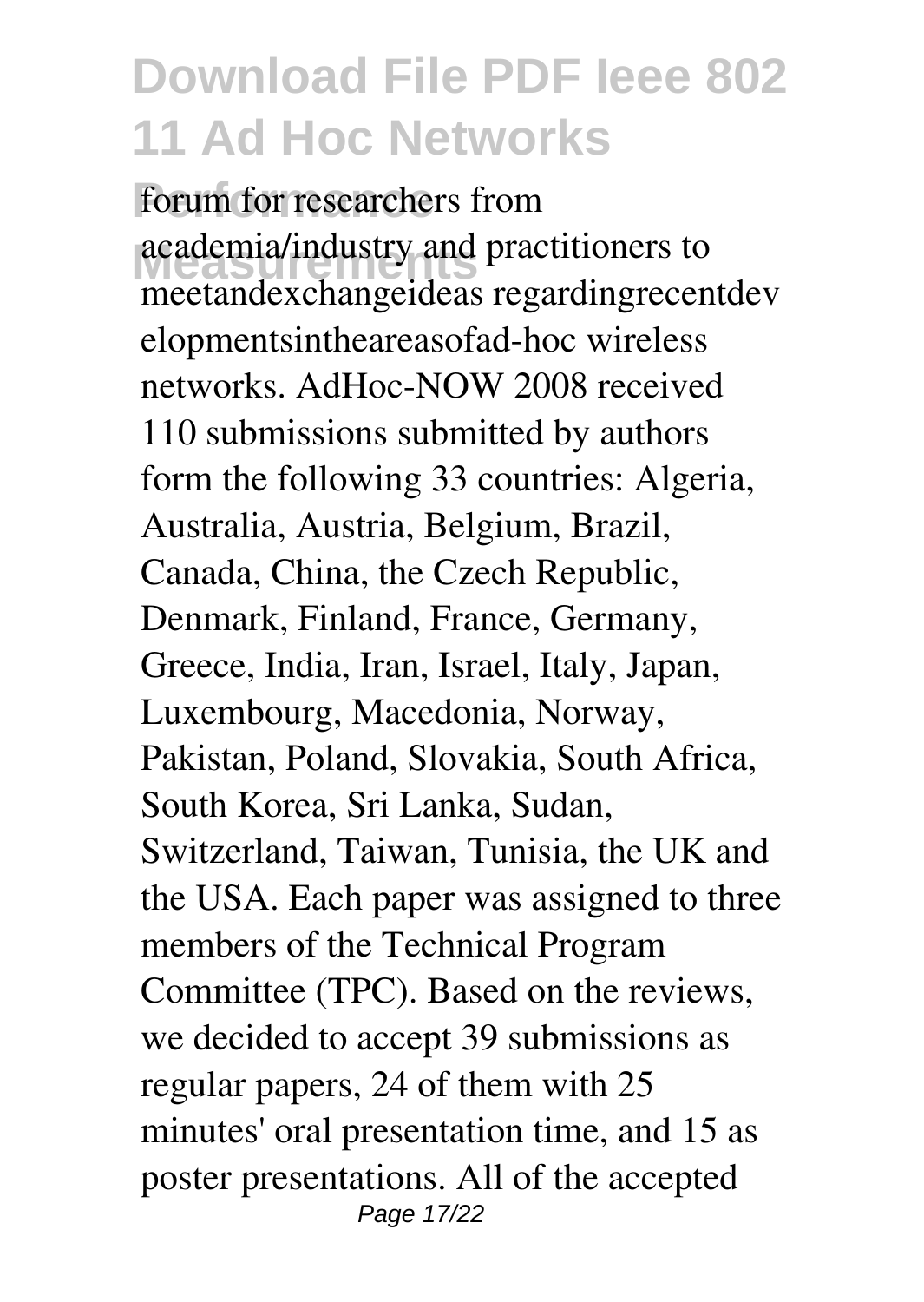papers appear in this volume. We thank the three invited speakers at this conference, Srdjan Krco (Er- sson, Ireland), Xuemin (Sherman) Shen (University of Waterloo, Canada), and Stephan Olariu (Old Dominion University, USA) for accepting our invitation to share their insights on new developments in their research areas.

This volume constitutes the refereed proceedings of the Third International ICST Conference, ADHOCNETS 2011, held in Paris, France, in September 2011. The 15 revised full papers - selected from 42 submissions - and the 2 invited papers cover several fundamental aspects of ad hoc networking, including security, quality of service, radio and spectrum analysis, mobility, energy efficiency, and deployment. They are organized in topical sections on security and QoS, WSN Page 18/22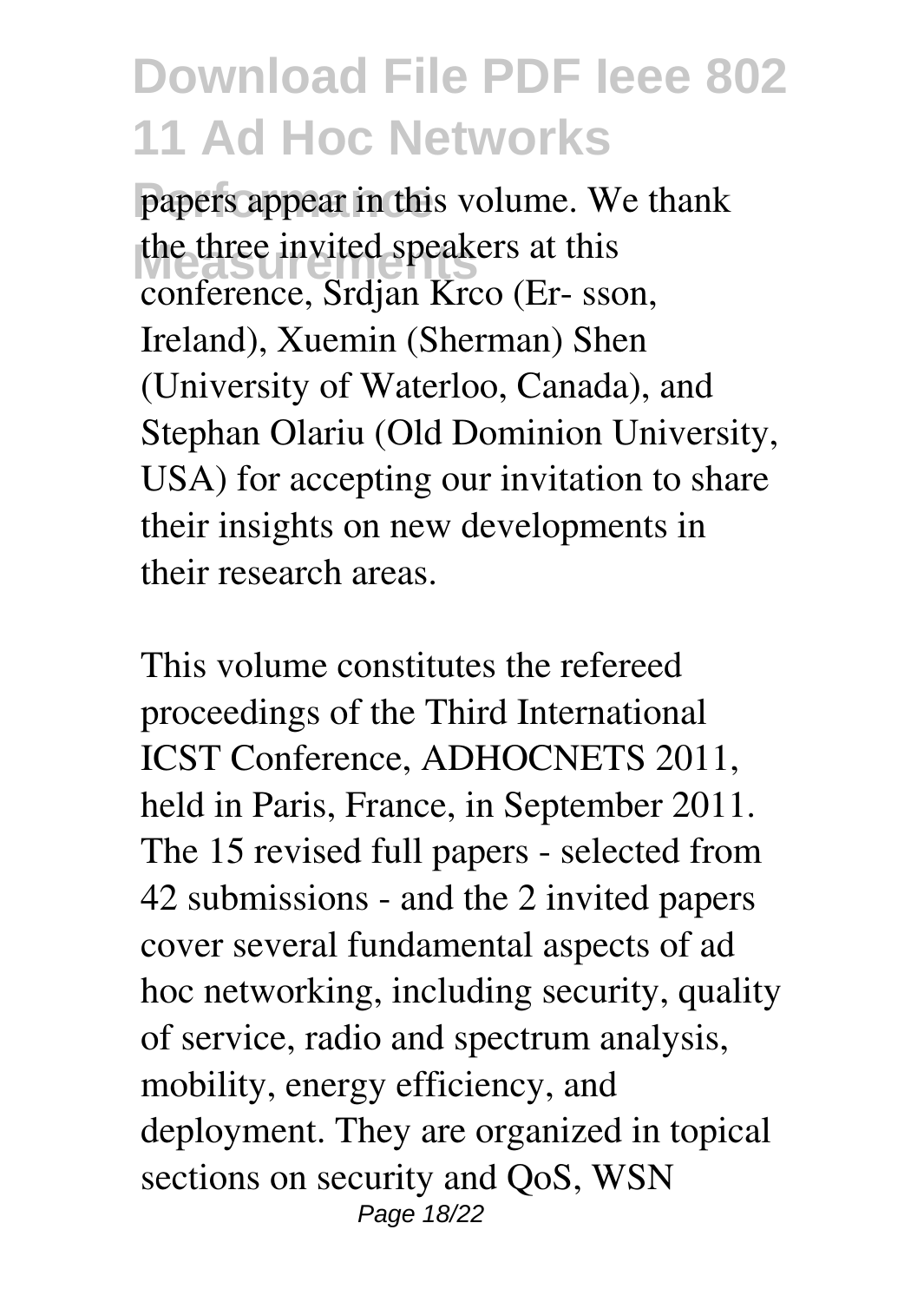development and evaluation, radio and spectrum analysis, mobile WSNs, mobile ad hoc networks, and energy.

IEEE 802.11 has very poor performance in terms of throughput and transmission delay when the traffic load reaches the saturation condition. Admission control must be provided in order to guarantee the service of existing traffic. Unfortunately, the normalized saturation throughput is variable corresponding to different traffic statistics (i.e. bit-rate and average packet length). Therefore it does not perform well if the station admits traffic simply based on certain threshold of the normalized throughput. Most existing analytical models for IEEE 802.11 MAC adopt quite strict assumptions of saturation conditions and simplified traffic scenarios. Nevertheless, it is more realistic to analyze the non-saturation condition under Page 19/22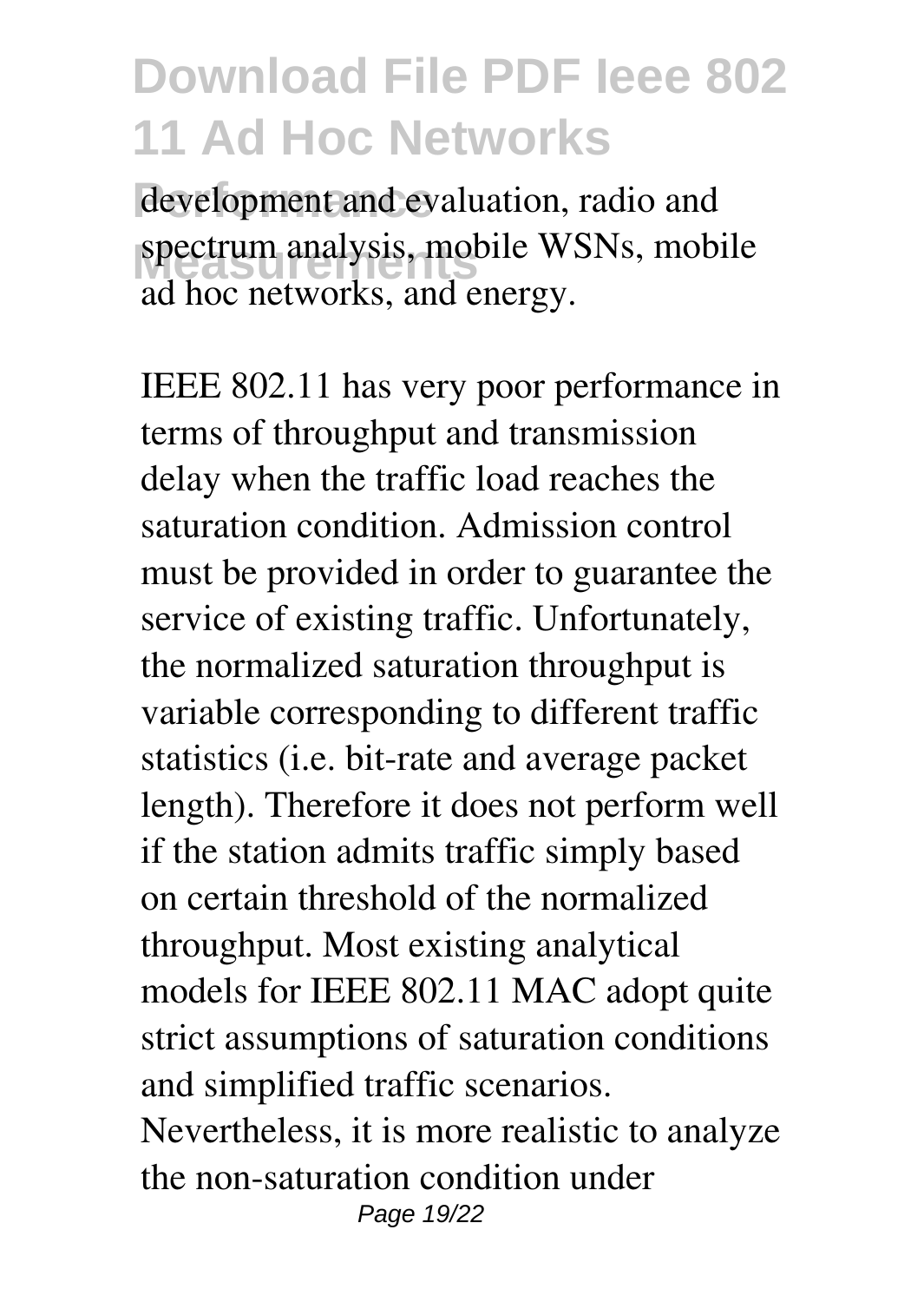heterogeneous traffic scenarios. Moreover, an accurate analytical model under non-<br>
actual for the solution is exitied for the saturation condition is critical for the correctness of admission control decisions. In this paper, (1) we propose a unified analytical model which is the first model capable of analyzing performance under both non-saturation and saturation conditions; (2) we then introduce a new performance criterion, saturation coefficient Cn,sat, which reflects the degree of saturation experienced by any specific station; (3) finally we propose a distributed admission control scheme for IEEE 802.11 based on this criterion. With this scheme, any station can make local decision on whether admitting/rejecting a new traffic. The accuracy of the proposed analytical model and performance of the proposed admission control scheme are validated by simulations.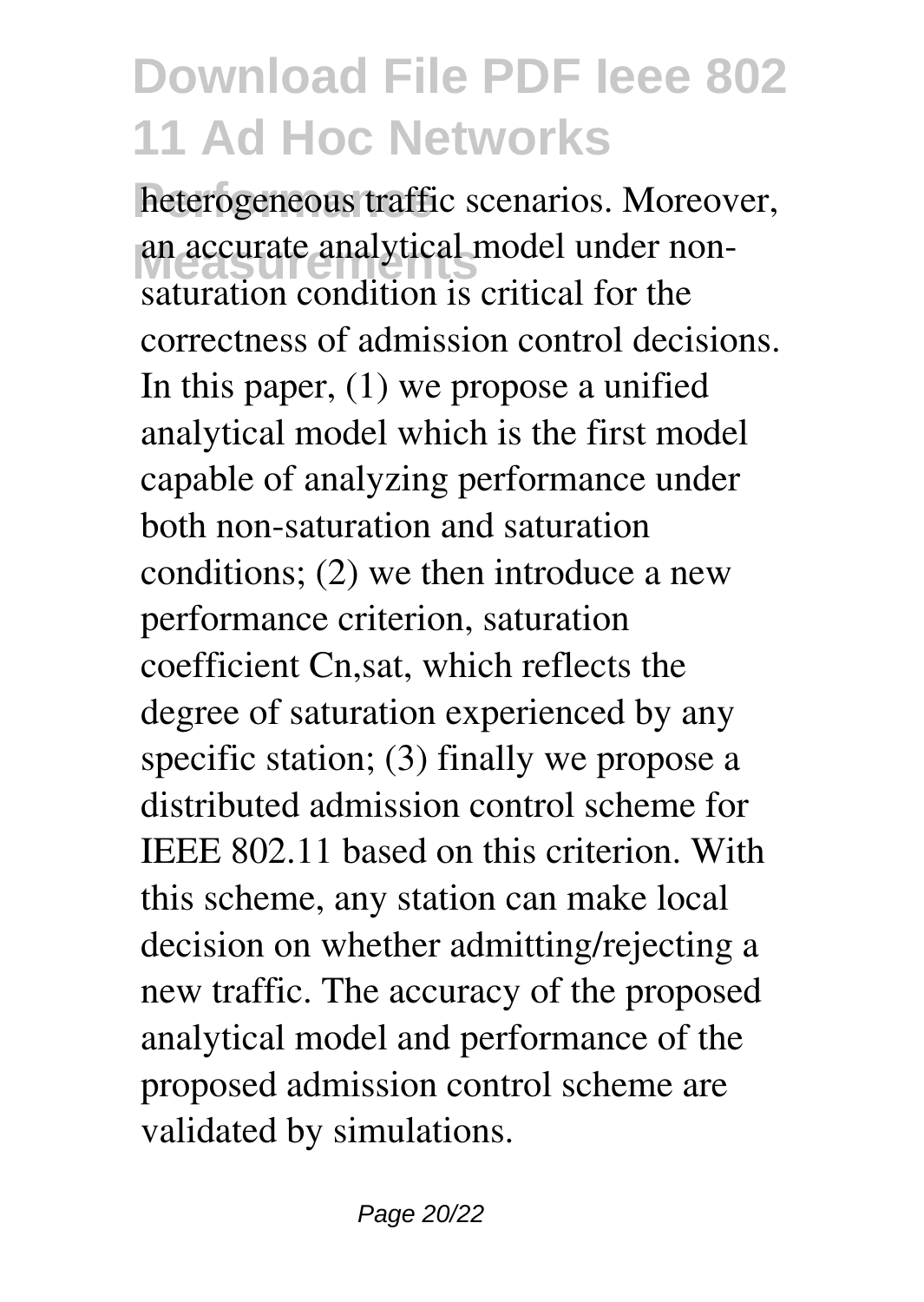From physical issues up to applications **Measurements** aspects, Mobile Ad Hoc Networking comprehensively covers all areas of the technology, including protocols and models, with an emphasis on the most current research and development in the rapidly growing area of ad hoc networks. All material has been carefully screened for quality and relevance and reviewed by the most renowned and involved experts in the field. Explores the most recent research and development in the rapidly growing area of ad hoc networks. Includes coverage of ad hoc networking trends, possible architectures, and the advantages/limits for future commercial, social, and educational applications. Ad hoc networks have been an intense area of research and development but many products that fully utilize this technology are only now being widely deployed throughout the world. Page 21/22